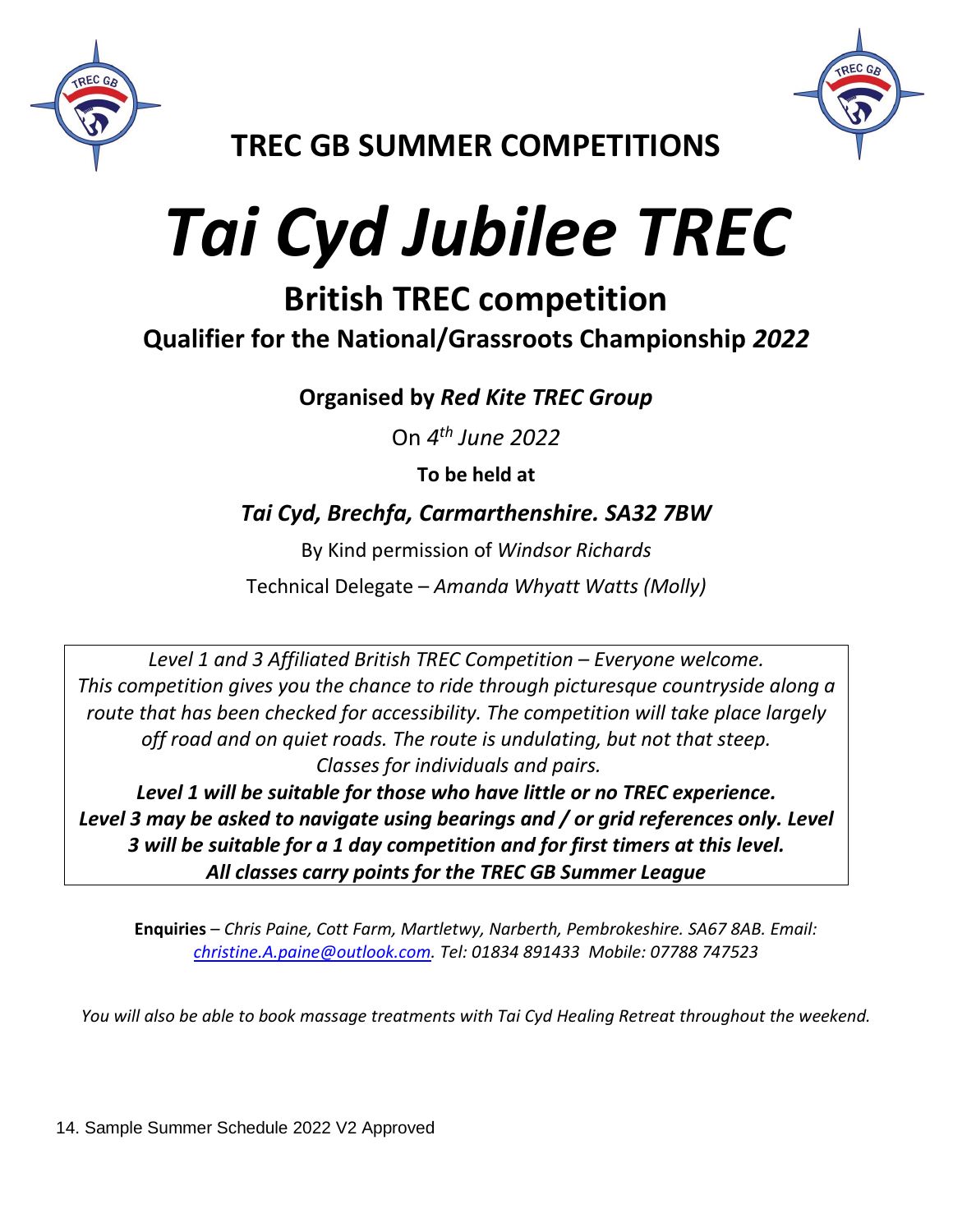*Opening date for entries will be 8 th April 2022 and will only be accepted on a fully completed form with payment. Entries will close when competition is full, on or before 24th May 2022.* Late entries will be accepted at the discretion of the organiser and may be subject to a surcharge. Please enter early as places will be limited. In the event the competition is full, a waiting list will be kept.

**Entries and schedules:** *Molly Watts, Moithan Fields, Martletwy, Narberth, Pembrokeshire. SA67 8BA. Email: [wwmolly@hotmail.co.uk](mailto:wwmolly@hotmail.co.uk) Mobile: 07884 357189*

**Equine Flu Requirements:** TREC GB requires that all equines must be vaccinated against Equine Influenza and that organisers of any events, involving equines insist that vaccinations are up to date (12-month cycle) and are checked before the competition. Full details of the TREC GB Equine Flu Vaccination requirements are available on the website [\(https://trecgb.com/trec-gb-equine-flu-requirements/\)](https://trecgb.com/trec-gb-equine-flu-requirements/)

Your horse can be registered on the TREC GB central register by sending a copy of the full vaccination record and horse registration details from the passport to [admin@trecgb.com.](about:blank) Alternatively, your horse will be registered by the Entries Secretary for this event, please include a copy of the vaccination certificate and horse registration details when sending your completed entry in.

#### **For more information visit our website [www.trecgb.com](about:blank)** */ [www.redkitetrecgroup.uk](http://www.redkitetrecgroup.uk/)*

#### **Classes**

| Class 1 | Level 1 Individual, suitable for first timers                |
|---------|--------------------------------------------------------------|
| Class 2 | Level 1 Pairs, suitable for first timers                     |
|         | POR route length up to 10km, PTV Obstacle height up to 60cms |
| Class 3 | Level 3 Individual                                           |
| Class 4 | <b>Level 3 Pairs</b>                                         |
|         | POR route length up to 30km, PTV Obstacle height up to 80cms |

#### **Competitors at Level 3 may be asked to navigate part of their route using bearings and / or grid references only.**

Classes 1-2 will be qualifying classes for the 2022 Grassroots Championship. (Riders DO NOT have to be a TREC GB member at time of qualification but will be required to join as a Red or Blue member before the closing date for entries for the Championships). Full details about eligibility and qualification criteria can be found at [www.trecgb.com.](http://www.trecgb.com/)

Classes 3-4 will be qualifying classes for the 2022 National TREC GB Championships. Full details about eligibility and qualification criteria can be found at [www.trecgb.com.](http://www.trecgb.com/)

Classes 1-4 will count towards the 2022 TREC GB Summer League. Full details about eligibility and the calculation of league placings can be found at [www.trecgb.com.](http://www.trecgb.com/)

**To be eligible for the league points or L2-4 qualification places, riders (both riders in the case of a pair) must be Red or Blue tier TREC GB members before the start of the event. To join TREC GB please visit the TREC GB website and join online or download a membership form**.

**Riders who are under the age of 14 must ride in one of the pairs classes, with a pair who is over 18 on the day of the competition.** Parents/guardians of competitors under the age of 18 on the day of the competition will be

14. Sample Summer Schedule 2022 V2 Approved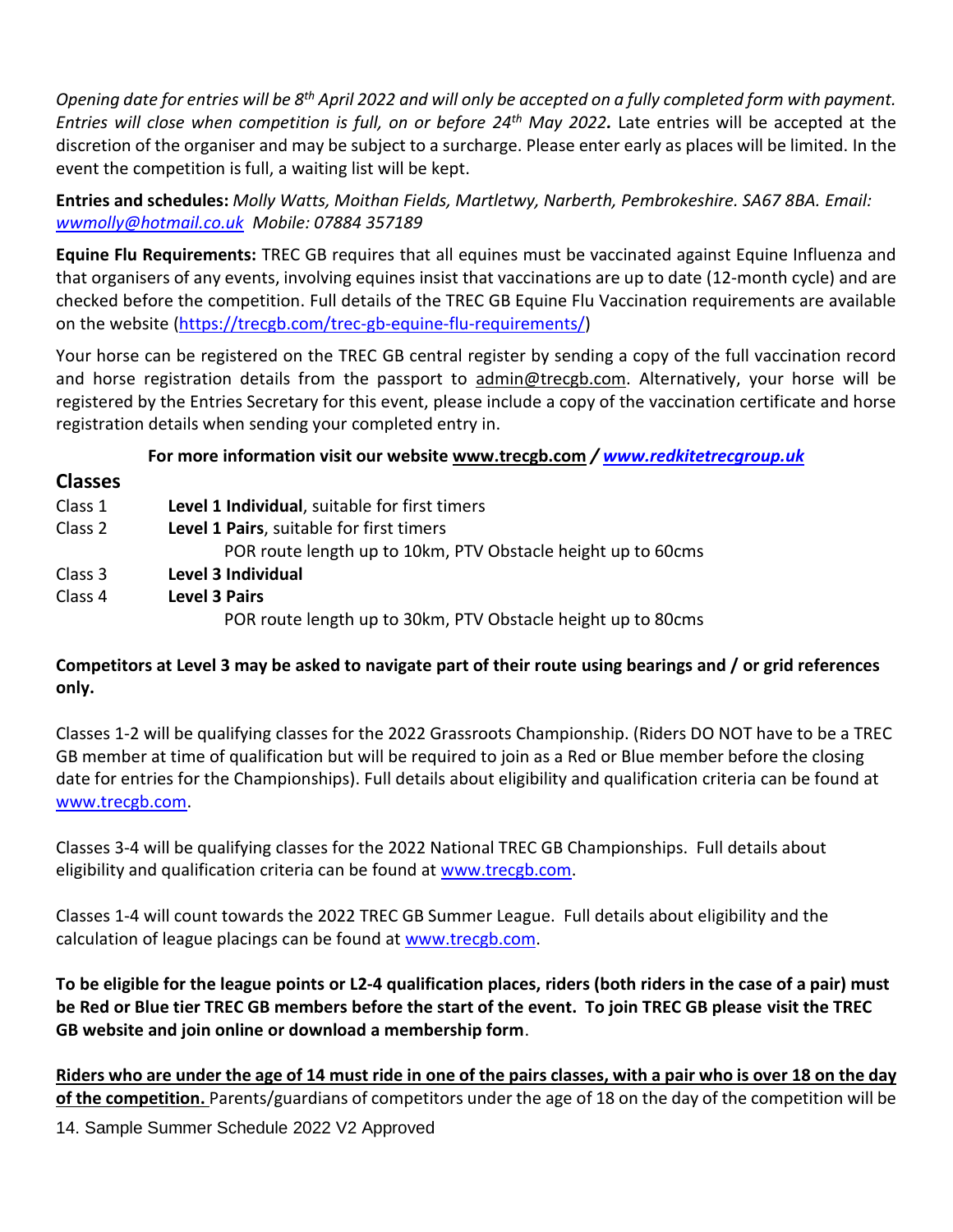required to complete a Parental Consent Form (available on the TREC GB website https://trecgb.com/wpcontent/uploads/5.-TRECGBParentalConsent-form-v1.2-2.docx).

| Entry fees (per rider):                                                                     | <b>Red Kite TREC Group</b><br>members | <b>TREC GB Red</b><br>members/ members of<br>any other TREC GB club | <b>Non-members</b> |
|---------------------------------------------------------------------------------------------|---------------------------------------|---------------------------------------------------------------------|--------------------|
| All Classes                                                                                 | £38                                   | £38                                                                 | £48                |
| Training day (Sun 5 <sup>th</sup> )<br>to include Afternoon<br>Tea (fee for<br>competitors) | £10                                   | £10                                                                 | £10                |

Non-member entry fees include day membership of *Red Kite TREC Group*. TREC GB Red and Blue members must quote a TREC GB or club membership number or pay the non-member rate.

Non-members – why not join *Red Kite TREC Group* and save up to *£10*? Membership forms are available at *[www.redkitetrecgroup.uk](http://www.redkitetrecgroup.uk/)*

All entries must be in writing and accompanied by the correct entry fee. All classes are subject to sufficient entries and the organisers reserve the right to cancel or amalgamate classes, as necessary.

Entries will NOT be taken before the opening date on 8<sup>th</sup> April 2022 and both entry form and payment must be received. Entries will be on a strictly first come basis, so enter early to secure a place. If entries are full before the closing date, a waiting list will be held based on the date the entry was received. All valid entries will be treated equally.

We will also be holding a training day at the same venue on Sunday 5<sup>th</sup> June, which you are welcome to stay and attend.

#### **Entry closing dates and refunds/withdrawals**

Entries close on *24th May 2022* or before, if full. Withdrawals up to this date will receive a full refund. Any refunds for withdrawals after the closing date will be entirely at the discretion of the organiser. For full details on Red Kite TREC Group's refund policy, please see [www.redkitetrecgroup.uk](http://www.redkitetrecgroup.uk/) Any eligible refunds will not be made until after the competition.

#### **Start times and directions**

These will be emailed and will be available *[www.redkitetrecgroup.uk](http://www.redkitetrecgroup.uk/)* by *Wednesday 1st June 2022*. If you do not have access to the internet, please enclose a first-class SAE with your entry. [Please only telephone for times if you have not received them by *the Thursday immediately before the event*, in which case call *the organiser on 01834 891433 or 07788 747523*

#### *Camping and corralling*

*Ground conditions permitting, overnight parking and corralling are available on Friday / Saturday / Sunday nights at the venue at a cost of £10 per horse for the weekend, including a vehicle/tent used for human accommodation. Please book in advance. Please note that you must provide your own electric fencing and charger and your corral must be labelled with your contact details.* 

14. Sample Summer Schedule 2022 V2 Approved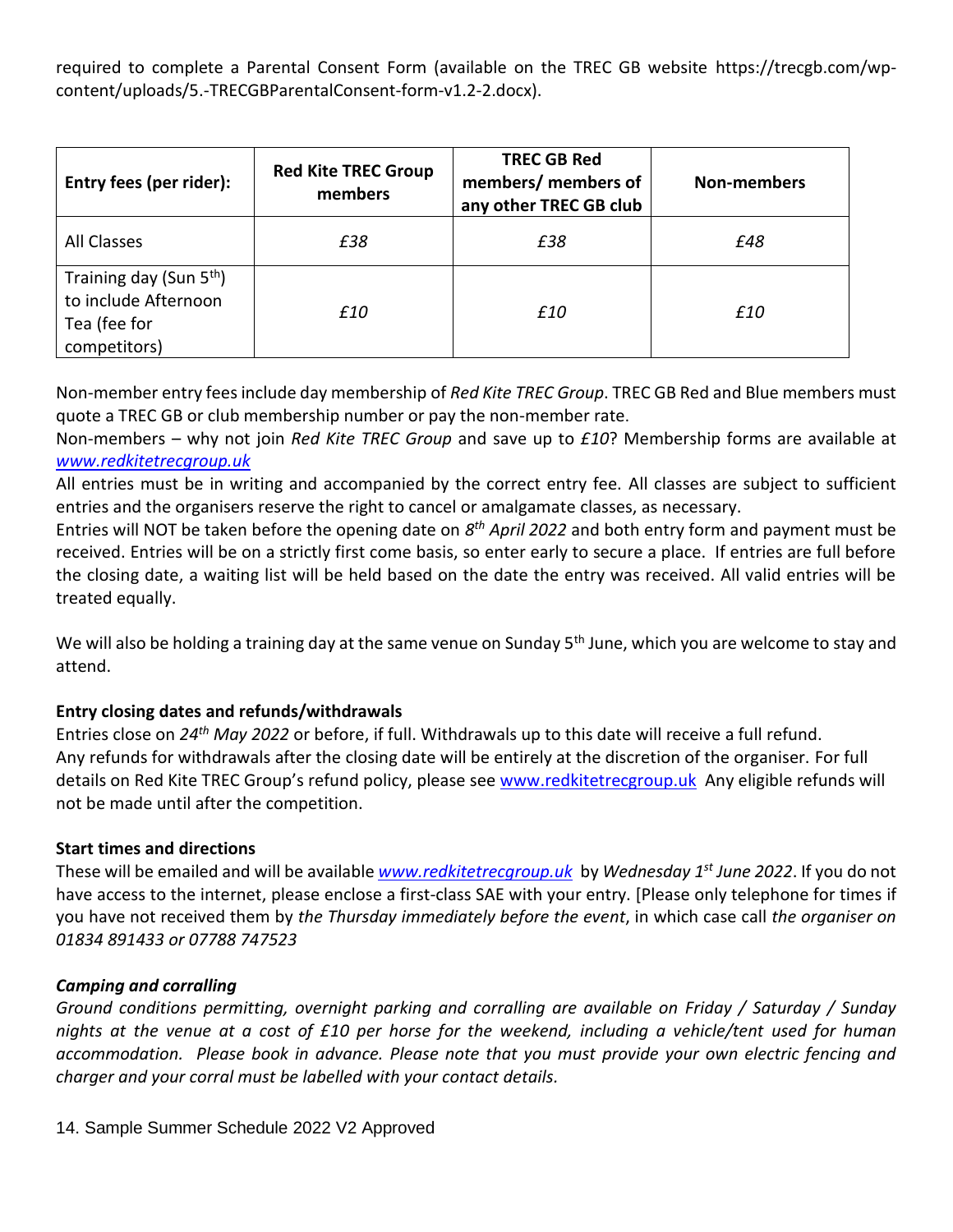*If your horse is corralled and you are leaving the site, you must organise someone to keep an eye on your horse while you are away and must include this person's contact details on the label too.*

*Tents being used as overnight accommodation must be pitched in the separate area provided for health and*  safety reasons. Any person found to have pitched a tent in the corralling field will be asked to move it *immediately.* 

#### **Toilets and showers**

There are toilets and a shower on site.

#### **Water provision**

Water for horses/ humans will be available on site.

#### **Catering**

We are hoping to arrange pizzas from Forest Arms, Brechfa for the Friday night.

A social will be held at 7:30pm on Saturday night with catering by Made at Moithan. Tickets will cost £10. This will be two courses and there will be a meat and a vegetarian / vegan option.

Made at Moithan will also be available for breakfast rolls and hot drinks on Saturday and Sunday mornings. Specific requests can be accommodated if contacted in advance. They are also able to do pre-ordered packed lunches for collection on Saturday (or Sunday) morning.

#### **Farrier, Vet and Photographer**

tbc

| Day      | Time            | Event                                                                                                                            | Location |
|----------|-----------------|----------------------------------------------------------------------------------------------------------------------------------|----------|
| Friday   | 14:00           | Venue open. Please phone the organiser if you<br>need to arrive before this.<br>Pizza will be arranged from Forest Arms, Brechfa |          |
| Saturday | 09:00           | POR all Levels                                                                                                                   |          |
|          | 15:30           | MA and PTV for all Levels                                                                                                        |          |
|          |                 | <b>Evening Social</b>                                                                                                            |          |
| Sunday   | 09:00-<br>17:00 | Training day – see separate form for information                                                                                 |          |
|          |                 | Massage treatments available (book separately)                                                                                   |          |
|          | 15:00           | <b>Celebration Tea Party</b>                                                                                                     |          |
|          | <i>17:00</i>    | Finish                                                                                                                           |          |

#### *Outline timetable*

#### **Helpers**

All TREC competitions rely on the support of volunteer judges and helpers. Can you or anyone coming with you lend a hand?

Please contact *the organiser on 01834 891433 or 07788 747523* or by e-mail, christine.A.paine@outlook.com if you can assist us with judging or stewarding on the day. Competitors can also help us with setting up, clearing equipment away, collecting scores etc. No judging experience necessary – we are grateful for all offers of help and you will learn lots from the inside! Even a couple of hours help can make a difference and there are lots of jobs suitable for non-horsey mums/dads/partners. We provide all judges with free refreshments.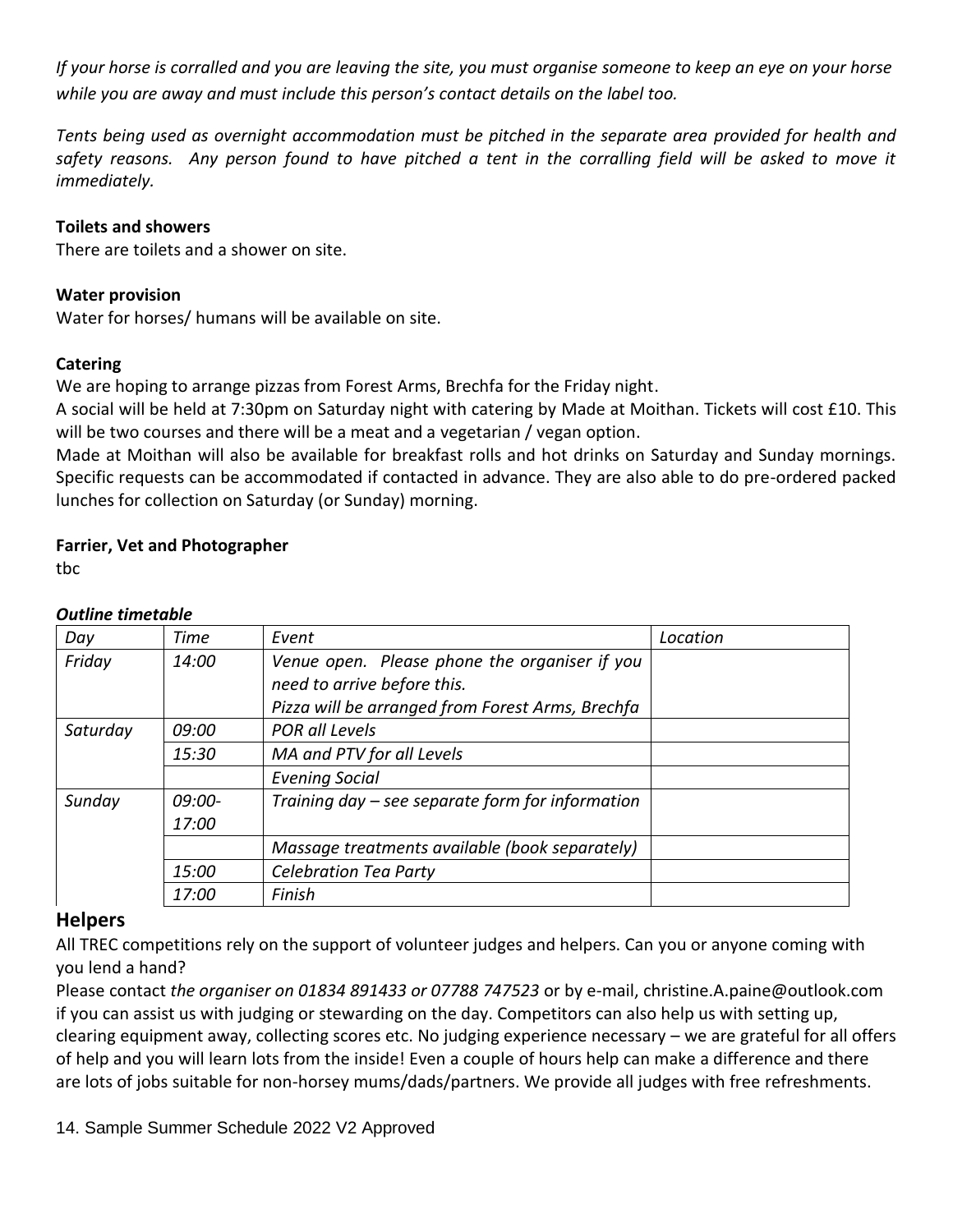#### **Health and Safety**

The event manager/organiser will take all reasonable precautions to ensure the health and safety of everyone present. For these measures to be effective, everyone must take all reasonable precautions to avoid and prevent accidents occurring and must obey the instructions of the officials and stewards on the day.

Trained First Aiders will be present at the event and should be summoned through an official in the event of an accident. The event manager/organiser may provide contact telephone numbers for emergency veterinary and farriery services.

Competitors are asked to safeguard valuable tack and possessions. Young children must be supervised at all times. Neither the organiser nor the land owners can accept responsibility for loss or injury to persons or animals howsoever caused.

TREC GB has adopted a Safeguarding Policy and expects every adult working or helping at, or taking part in, TREC GB events to support it and comply with it. The TREC GB Safeguarding Policy is available at <https://trecgb.com/wp-content/uploads/TREC-GB-Safeguarding-Policy-V1.1.pdf> The Safeguarding Code of Conduct is available at Appendix 1

If you have a Safeguarding concern the TREC GB Designated Safeguarding Lead can be contacted by email [safeguarding@trecgb.com](mailto:safeguarding@trecgb.com) or telephone 07926 980022

#### **What is TREC?**

**TREC** is a fun riding event usually comprising three phases. The competition involves the skills and situations a rider might encounter on a hack, including map reading (usually using Ordnance Survey maps usually 1:25 000 scale)

**For more information about TREC, please visit the TREC GB website [http://trecgb.com/](about:blank)**

#### **Competition Rules**

All competitors must comply with the TREC GB Rules as per the 6th edition TREC GB rulebook (plus subsequent amendments), which can be found at [https://trecgb.com/rules/](about:blank) In addition, pay particular attention to the following:

- 1) Horses must be a minimum of four years old to compete at Level 1, 2 and 2A and five years old to compete at levels 3 and 4 (i.e. for levels 1, 2 and 2A, a horse born in 2018 may compete in 2022). Mares more than four months pregnant may not compete.
- 2) The welfare of horses competing in British TREC competitions is paramount. No horse may compete if it is unsound or unfit to carry the rider for any reason. Any rider who continues on a horse that they know to be unsound or that has been definitively stopped by the veterinary surgeon or designated competent official on fitness and/ or welfare grounds will be eliminated from the competition.
- 3) Riders under the age of fourteen on day of competition may only compete in Pairs classes and must be accompanied by a rider of **18 years or older**. Pairs ride together for POR and separately for the MA and PTV. Parents/guardians of competitors under the age of 18 on the day of the competition will be required to complete a Parental Consent Form (available on the TREC GB website https://trecgb.com/wpcontent/uploads/5.-TRECGBParentalConsent-form-v1.2-1.docx).
- 14. Sample Summer Schedule 2022 V2 Approved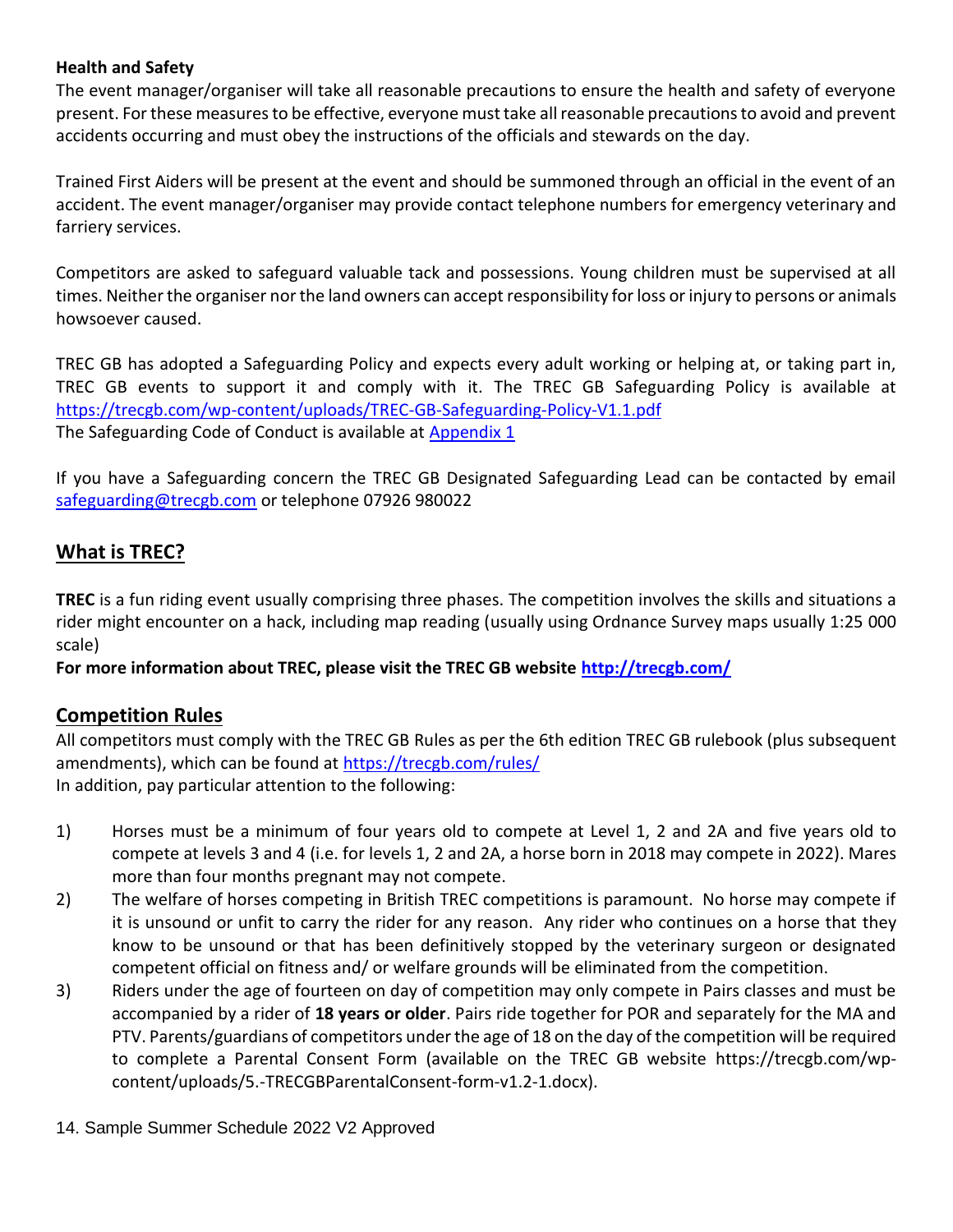- 4) All riders must be members of either *Red Kite TREC Group*, TREC GB or a club affiliated to TREC GB. Nonmembers will pay a higher entry fee, to become members of *Red Kite TREC Group* for the duration of the competition.
- 5) Clearly visible coloured tail wraps/ribbons should be worn to advise other riders of a potential hazard Red = kicker, Green = young/inexperienced horse, Blue = stallion. If the horse/pony is a stallion then stallion discs must also be worn on both sides of the bridle.

**It is your responsibility to familiarise yourself with the basic rules. The TREC GB Rulebook (6th edition 1 April 2022 and the changes to it) can be found on the TREC GB website,** [https://trecgb.com/rules/](about:blank)

#### **Required Equipment**

Tack and equipment will be checked. Please see Appendix 3: Equipment List starting on page 62 in the 6th edition TREC GB rulebook.

#### **Safety Helmet Standards**

A safety helmet conforming to one of the following standards must be worn, with the chinstrap fastened, at all times when mounted.

The approved standards for British TREC are

- PAS 015 (1998 or 2011) provided it has a BSI Kitemark OR an Inspec IC Mark
- VG1 01.040 (2014-12) provided it has a BSI Kitemark OR an Inspec IC Mark
- SEI ASTM 95
- SEI ASTM F1163 (2004a or 04a onwards), providing it has an SEI mark
- SNELL E2001 OR E2016, providing it has a SNELL label and number
- AS/NZS 3838 (2006 onwards), providing it has an SAI Global mark

Any hat used must conform to one or more of these standards.

Please note that from the 31st December 2022, the following hat standards will no longer be accepted. This is due to the age of hats made to these standards:

- 1. PAS 015 1998
- **2.** SNELL 2001
- **3.** SEI ASTM 95

**Hat cameras.** A camera may not be worn on the hat when mounted.

#### **Body protectors**

The approved standard for body protectors for British TREC is

BETA Level 3 (with purple **2009** label **or turquoise/ blue 2018 label**).

It is recommended that body protectors are replaced every 3-5 years, even if they are apparently undamaged.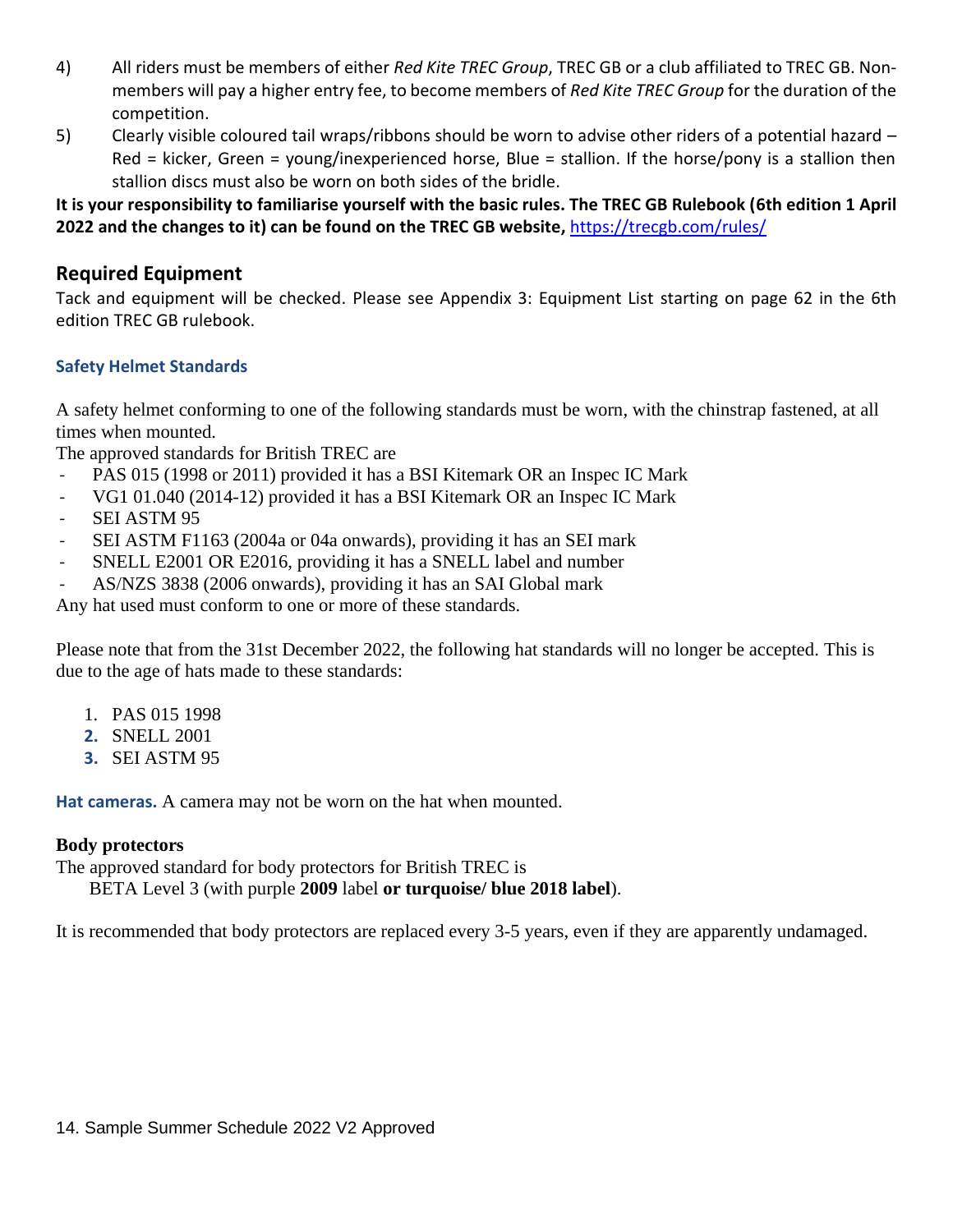#### **Appendix 1 - Safeguarding Code of Conduct**

As a member or a volunteer for TREC GB you must;

- Anyone at a TREC GB event can report any concerns about or allegations of abuse or poor practice to the Designated Safeguarding Officer or the TREC GB Designated Safeguarding Lead – safeguarding@trecgb.com
- Respect your position of trust and maintain appropriate boundaries and relationships
- As an organiser of an event, ensure that officials, volunteers, and trainers/coaches are never placed out on course alone if out of sight of other people
- Not engage in any behaviour that constitutes any form of abuse
- Respect everyone's trust and rights whilst being honest and open with them
- Not discriminate against anyone, regardless of gender, race, sexual orientation, or ability
- Call for help when necessary and if an injury occurs
- Challenge and address instances of poor, negative, aggressive, or bullying behaviour
- Help make TREC GB a friendly and welcoming organisation

As a member or volunteer, we understand you have the right to:

- Enjoy the time you spend with us and be supported in your role
- Be informed of our safeguarding procedures and what you need to do if something is not right
- Have access to ongoing training and support
- Be listened to
- Be respected and treated fairly
- Feel welcomed, valued, and not judged based on your race, gender, sexuality, or ability
- Be protected from physical or emotional abuse and be supported to resolve conflict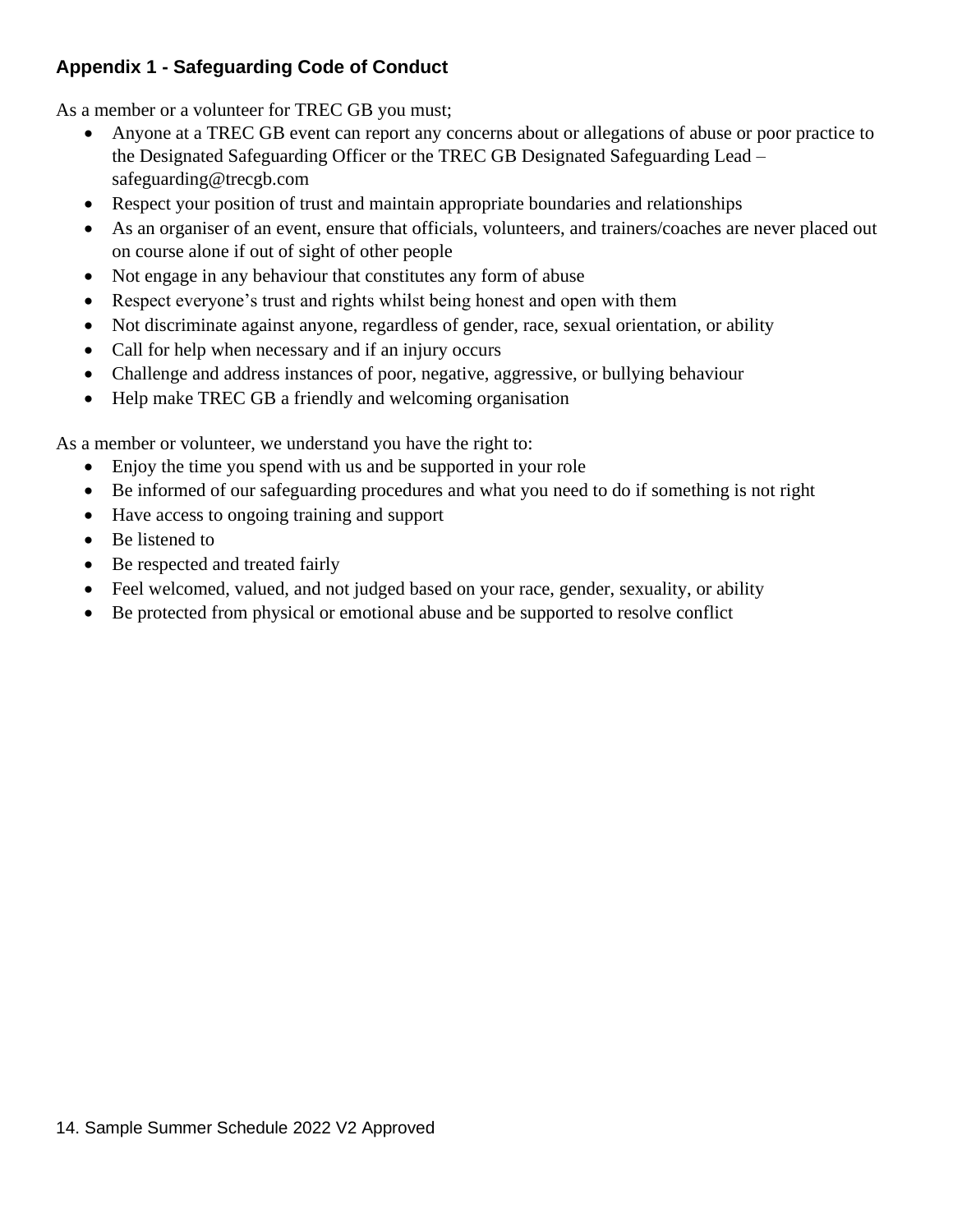



#### **Competition Entry Form** *04/06/2022*

| Class:                                     |                            | Level: $1 \mid 3$                                                     | Individual / Pairs              |                 |
|--------------------------------------------|----------------------------|-----------------------------------------------------------------------|---------------------------------|-----------------|
|                                            |                            | (please indicate)                                                     | Pairs Partner:                  |                 |
| <b>Riders Name</b>                         |                            |                                                                       |                                 |                 |
| <b>Address</b>                             |                            |                                                                       |                                 |                 |
|                                            |                            |                                                                       |                                 |                 |
| <b>Postcode</b>                            |                            |                                                                       |                                 |                 |
| <b>Email</b>                               |                            |                                                                       |                                 |                 |
| <b>Telephone No / Mobile</b>               |                            |                                                                       |                                 |                 |
| <b>Date of Birth</b>                       |                            |                                                                       |                                 |                 |
| <b>Red Kite TREC Group Membership</b>      |                            |                                                                       |                                 |                 |
| <b>No</b>                                  |                            |                                                                       |                                 |                 |
| <b>Other Affiliated TREC GB Club</b>       |                            |                                                                       |                                 |                 |
| <b>Membership No</b>                       |                            |                                                                       |                                 |                 |
| <b>TREC GB Membership No</b>               |                            |                                                                       |                                 |                 |
| <b>International Rider (please circle)</b> |                            | Yes / No                                                              |                                 |                 |
| <b>Horse</b>                               |                            | Name:                                                                 | Age:                            |                 |
|                                            |                            | <b>Breed:</b>                                                         | Height:                         |                 |
| My horse is registered on the TREC         |                            | Yes / No                                                              | If Yes                          |                 |
| <b>GB Flu Register</b>                     |                            |                                                                       | <b>TREC GB Reference No: FC</b> |                 |
|                                            |                            | If no, please send a copy of your horse's registration details and    |                                 |                 |
|                                            |                            | vaccination certificate from their passport to admin@trecgb.com       |                                 |                 |
|                                            |                            |                                                                       |                                 | <b>FEE</b><br>£ |
| <b>All Classes</b>                         |                            | Members of Red Kite TREC Group, TREC GB or another Affiliated         |                                 |                 |
|                                            | TREC Club - fee £38        |                                                                       |                                 |                 |
|                                            |                            |                                                                       |                                 |                 |
| <b>All Classes</b>                         |                            | Non-Members £48 (includes day membership of Red Kite TREC Club)       |                                 |                 |
| Corralling for the                         | £10 per horse              |                                                                       |                                 |                 |
| weekend                                    |                            |                                                                       |                                 |                 |
| Number of<br>£10 per ticket                |                            |                                                                       |                                 |                 |
| Saturday meal                              | Meat or vegetarian option. |                                                                       |                                 |                 |
| tickets required                           |                            | Any special dietary requirements (please state)                       |                                 |                 |
|                                            |                            |                                                                       |                                 |                 |
|                                            |                            |                                                                       |                                 |                 |
|                                            |                            |                                                                       |                                 |                 |
| <b>Training Day</b>                        |                            | Sunday 5 <sup>th</sup> June, to include afternoon tea party - fee £10 |                                 |                 |
| (Competitor rate)                          |                            |                                                                       |                                 |                 |
| <b>Total</b>                               |                            | Please pay Redkite TREC Group 40-34-02 Account 91431668               |                                 | £               |

Your name, membership number and contact details will be passed to TREC GB. TREC GB may contact you but they will not share your details with other organisations (unless for instance an insurance claim is made). Please contact TREC GB if you do not wish your details to be kept by them.